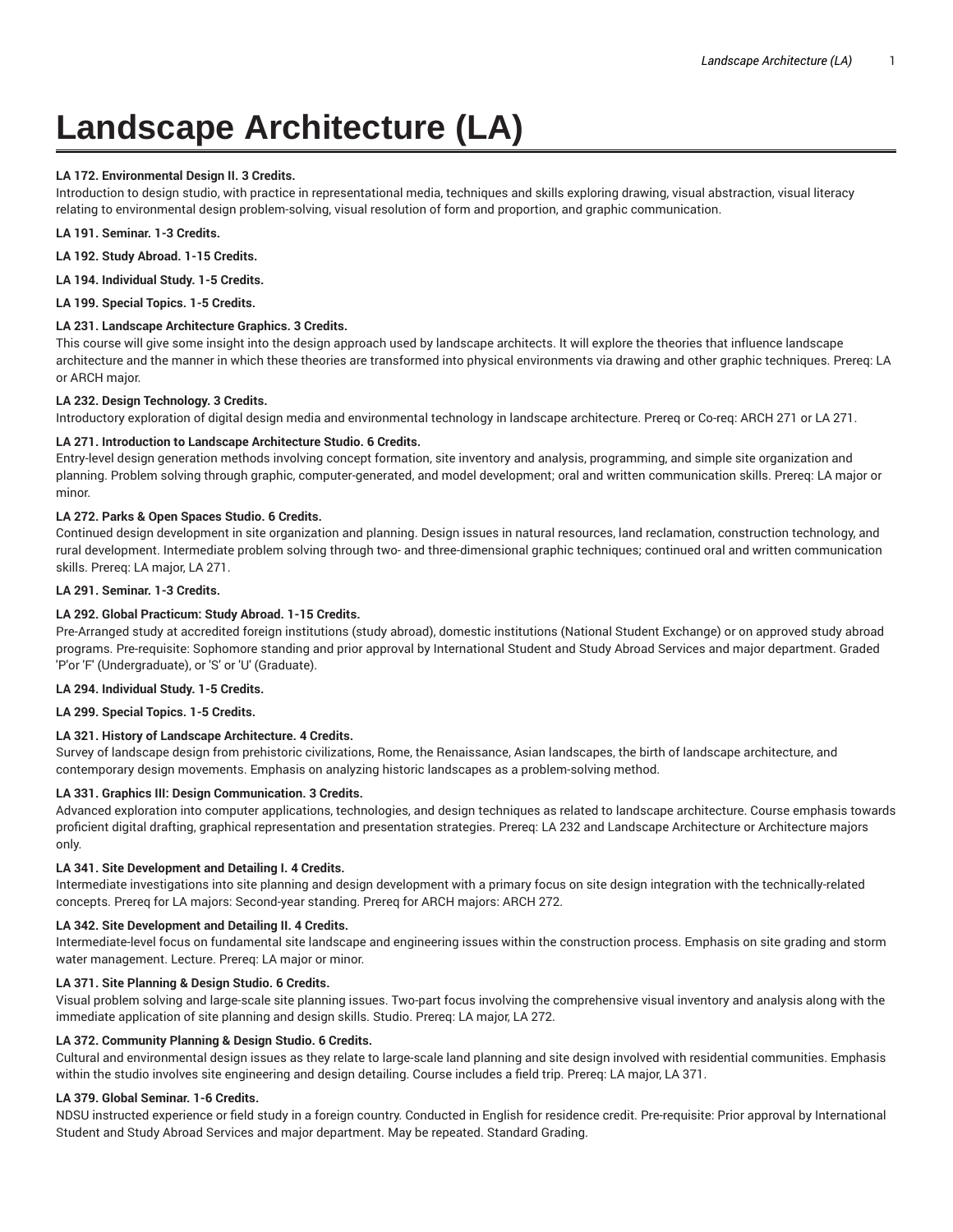# **LA 391. Seminar. 1-3 Credits.**

# **LA 392. Global Practicum: Study Abroad. 1-15 Credits.**

Pre-Arranged study at accredited foreign institutions (study abroad), domestic institutions (National Student Exchange) or on approved study abroad programs. Pre-requisite: Sophomore standing and prior approval by International Student and Study Abroad Services and major department. Graded 'P'or 'F' (Undergraduate), or 'S' or 'U' (Graduate).

**LA 394. Individual Study. 1-5 Credits.**

**LA 396. Field Experience. 1-15 Credits.**

**LA 399. Special Topics. 1-5 Credits.**

# **LA 422. Planting Theory and Practice. 3 Credits.**

Acquired methods advancing plant design with ecological and cultural applications in rural/urban environments. Design principles, visual properties, plant communities, structural and ornamental planting. Current garden themes, styles and construction methods.

# **LA 441. Site Development and Detailing III. 4 Credits.**

Advanced exploration into the use of computers and computer-aided design as part of the landscape architecture construction documentation process. Seminar/laboratory. Prereq: LA 372. Coreq: LA 471.

# **LA 471. Urban Design Studio. 6 Credits.**

Regional systems inventory, visual survey, analysis techniques, and methodologies for design problem solving through graphic, computer, and modeling development. Focus on urban studies and site planning. Studio. Prereq: LA major, LA 372.

# **LA 472. Remediation & Planting Design Studio. 6 Credits.**

Natural resource and land reclamation management techniques as part of contemporary design in landscape architecture. Emphasis on presentation and communication. Capstone course. Course includes a field trip. Prereq: LA major, LA 471.

# **LA 491. Seminar. 1-5 Credits.**

# **LA 492. Global Practicum: Study Abroad. 1-15 Credits.**

Pre-Arranged study at accredited foreign institutions (study abroad), domestic institutions (National Student Exchange) or on approved study abroad programs. Pre-requisite: Sophomore standing and prior approval by International Student and Study Abroad Services and major department. Graded 'P'or 'F' (Undergraduate), or 'S' or 'U' (Graduate).

**LA 494. Individual Study. 1-5 Credits.**

**LA 496. Field Experience. 1-15 Credits.**

# **LA 563. Programming and Thesis Preparation. 3 Credits.**

Discussion and application of a comprehensive design process for production of the design thesis. Emphasis on preparing a design program. Prereq: LA 472.

# **LA 571. Environmental Planning Studio. 6 Credits.**

Environmental systems development and implementation of a complex design problem. Emphasis on landscape architecture design development through graphic, computer, and modeling techniques. Studio. Prereq: LA major, LA 472. Coreq: LA 563.

# **LA 572. Design Thesis. 8 Credits.**

Capstone opportunity as a culmination of design education. Student generated design topic is fully developed and realized from master planning through design development, detailing, and documentation. Prereq: LA 563, LA 571.

# **LA 581. Professional Practice. 3 Credits.**

Study of contemporary architectural practice covering professional development, firm organization, and project management within the context of the ethical, legal, and regulatory environment. Cross-listed with ARCH 681. Prereq: LA 472.

**LA 590. Seminar. 1-5 Credits.**

**LA 593. Individual Study/Tutorial. 1-5 Credits.**

**LA 596. Special Topics. 1-5 Credits.**

# **LA 722. Advanced Landscape Planning. 3 Credits.**

Theories and practices facing landscape architects and planners in the design of urban, suburban, and rural landscapes. Seminar/field trip. Prereq: LA major or minor.

# **LA 763. Landscape Architecture Thesis Research & Programming. 3 Credits.**

An application of research methodologies and the research required to complete a design thesis in a first professional degree program in Architecture at the graduate level. Completion of a Thesis Proposal and a Thesis Research document in preparation for the Design Thesis Studio to follow.

# **LA 771. Performance Based Design Studio. 6 Credits.**

Design of sustainable sites and quality communities with themes that promote the approach of parametric and data driven design in landscape architecture. Strategies, technologies, metrics tools, and practices regarding evaluating site performances will be introduced. Prereq: LA 472, LA 441.